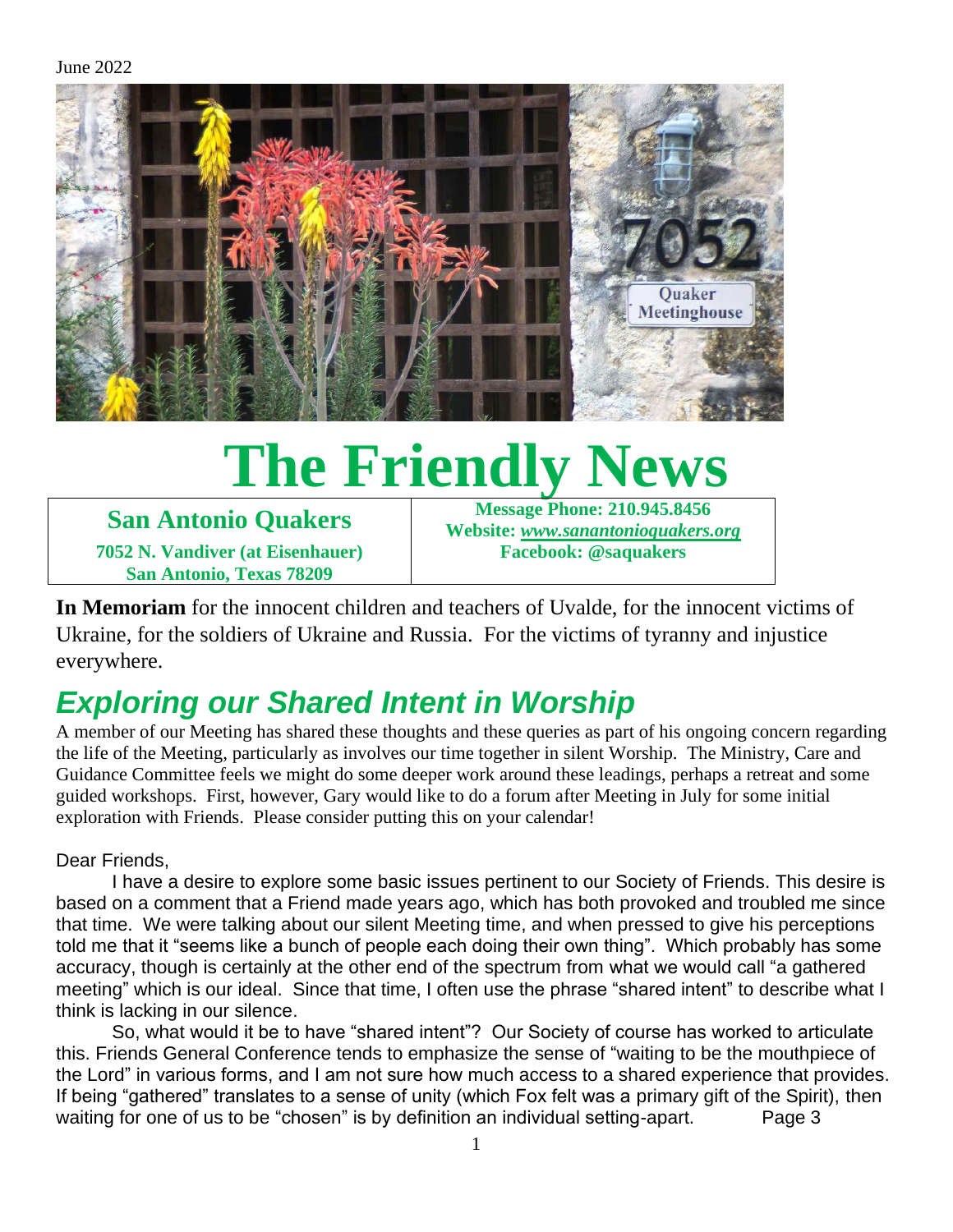

# **June Query**

#### **How do I deepen my daily participation in the truth? Regular Events**

Here are the direct links for our weekly Zoom events. You do not need a Zoom account to join.

- **Sunday Meetings for Worship** 
	- o **10-11am**, in-person in the Meetinghouse AND on Zoom.
	- o **Children's Program** 
		- *[CLICK HERE](https://zoom.us/j/97605226497?pwd=Zmx4WE9xQU9ZVzl6a0wvWnJZeWNsZz09) to join by Zoom* ID # 976 0522 6497; passcode: 194077
- **Sunday Forums: 11:30-12:30** *[CLICK HERE](https://zoom.us/j/97605226497?pwd=Zmx4WE9xQU9ZVzl6a0wvWnJZeWNsZz09) to join by Zoom* ID # 976 0522 6497; passcode: 194077
- **Tuesdays 7-8pm: Course in Miracles discussion –** led by David
- o *[CLICK HERE](https://zoom.us/j/98831736394?pwd=TjltN0Y2RnVzQkp2MHdtaVlYbUJQUT09) to join by Zoom –* ID # 988 3173 6394; passcode: 724708
- **Friday Morning Meeting for Worship – Fridays 8-8:30 am** 
	- o *[CLICK HERE](https://zoom.us/j/97605226497?pwd=Zmx4WE9xQU9ZVzl6a0wvWnJZeWNsZz09) to join by Zoom –* ID # 976 0522 6497; passcode: 194077
- **1 st Sunday Pot Luck on the Porch - 11:15**
- **•** 2<sup>nd</sup> Thursday Simple Meal and Meeting for Worship
- June  $9, 6-7:30$ pm at the Meetinghouse
- **4th Sunday Meeting for Worship with Attention to Business June ONLY** *[CLICK HERE](https://zoom.us/j/97605226497?pwd=Zmx4WE9xQU9ZVzl6a0wvWnJZeWNsZz09) to join by Zoom –* ID # 976 0522 6497; passcode: 194077
- **3 rd Saturday "Meeting for Weeding"**
	- o June 18 9am-1pm at the Meetinghouse

 *For ALL Zoom Meetings: by telephone at +1 346 248 7799, then enter ID#*

#### Special Events

- **June 3: 11:00: Pot Luck Lunch & Six-Month Birthday Celebration**
- **June 19: 11:30 Forum - Friends challenge the economic underpinnings of fossil fuel extraction and sale, Val Liveoak**
- **June 25: Training Workshop for FCNL Advocacy Team**

#### **Contents**

- p 1 Shared Intent
- p 2 June Query Regular & Special **Events**
- p 3 News of San Antonio **Meeting**  End of 8:30 Worship Call to Serve
	- Meeting under Wraps
- p 4 Children's Program More Quaker Jargon Newsletter Process Meet the Meeting
- p 5 Forum June 19 Wider Quaker World
	- FCNL Advocacy
- p 6 FCNL Cultural Assim-
- ilation., Letters
- p 7 FGC Gathering
- p 8 Pendle Hill Programs
- p 9 Other News Interfaith Coalition Surprise

Please send July news, pictures & events by 6/28/2022 to *[newsletter@saquakers.org](mailto:newsletter@saquakers.org)*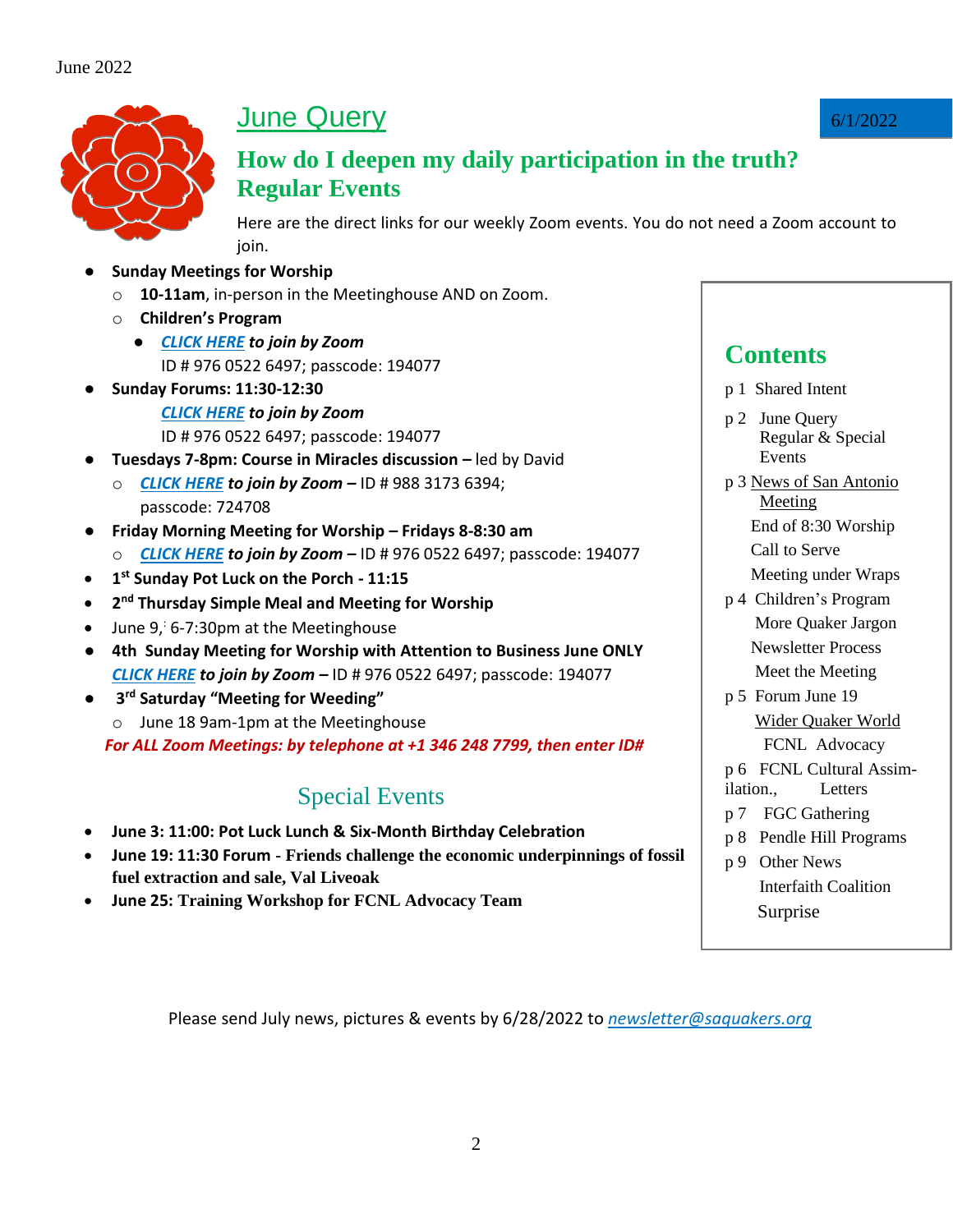## *Shared Intent, continued from page 1*

In contrast, when a query is spoken into the Silence, we are all "set to work" on an answer. In the same way, when we do have vocal ministry, we have all experienced how one message sets another in motion, and at that point we are again working together. This is my sense of "shared intent" and much like a query it would involve framing a question. And any question of any depth goes to the basic seeking of our Society:

"Is there a truth which we all share in, that is redemptive and gives guidance?"

"How is that truth best described or characterized, to help make it more accessible?" "If that truth is found within each of us (our basic premise), how do we know it is true rather than a personal fantasy?"

"How do I deepen my daily participation in that truth, and what is it to grow in such a fashion?"

"And most importantly, how has that truth shown itself to me in my life, and can I find a way to share that in Meeting?"

The last query seems to me to open the door to a ministry which has us all adding to our shared trove of collected insights and shared seeking, rather than "waiting upon the Lord" during our silence. This may seem like "programming," and I know that it is a rule of sorts that ministry should not be prepared ahead of time but should be that lightning bolt from on high. But I WANT to hear from every single soul who is gathered with us over time. And I want to learn from them what this (supposedly) objective and shared truth is that does unify us, despite the infinite variation in our individual experiences. If it exists, it is the task of our Society to articulate it: "What canst thou say?" and I think that right now we have a paucity of tools for digging down to that bedrock, together.

Gary Whiting

Meeting has determined that we want to explore these ideas in depth. We suggest a forum in July led by Gary to begin the digging.

## *News from San Antonio Meeting Training Workshop to become a FCNL Advocate – June 25*

**Enough San Antonio Friends** have indicated interest in learning the approaches to advocacy to hold a three-hour training session. The goal is experiencing successful methods of interacting with the staff of Senators and Congress people around specific issues. While many of us have had such meetings in the past, most have not had the benefit of time-tested methods. There are five congresssional districts and a constituent is expected in each visit. Teams are not limited to Quakers, so if you have someone in mind, please invite them to join us for the day. See p 6 for more.

## *End of 8:30 Worship*

Because of low attendance, the early worship will end with May 29. Friends will continue to meet for blended worship at 10, with the children's program at that time.

## **Call to Service of the Meeting**

We arrive for worship and the doors are open. The coffee is made. The air purifiers are humming. How can this be, we ask. Ahh! Someone else got here first. And when we leave, someone stays behind to reverse the process. An Opener. A Closer. YOU could be one of these invaluable Friends who provide these essential services. It takes about 30 minutes for one person [we need more on Pot Luck first Sundays]. But what to do, you ask. Ahh! There are step-by-step instructions in the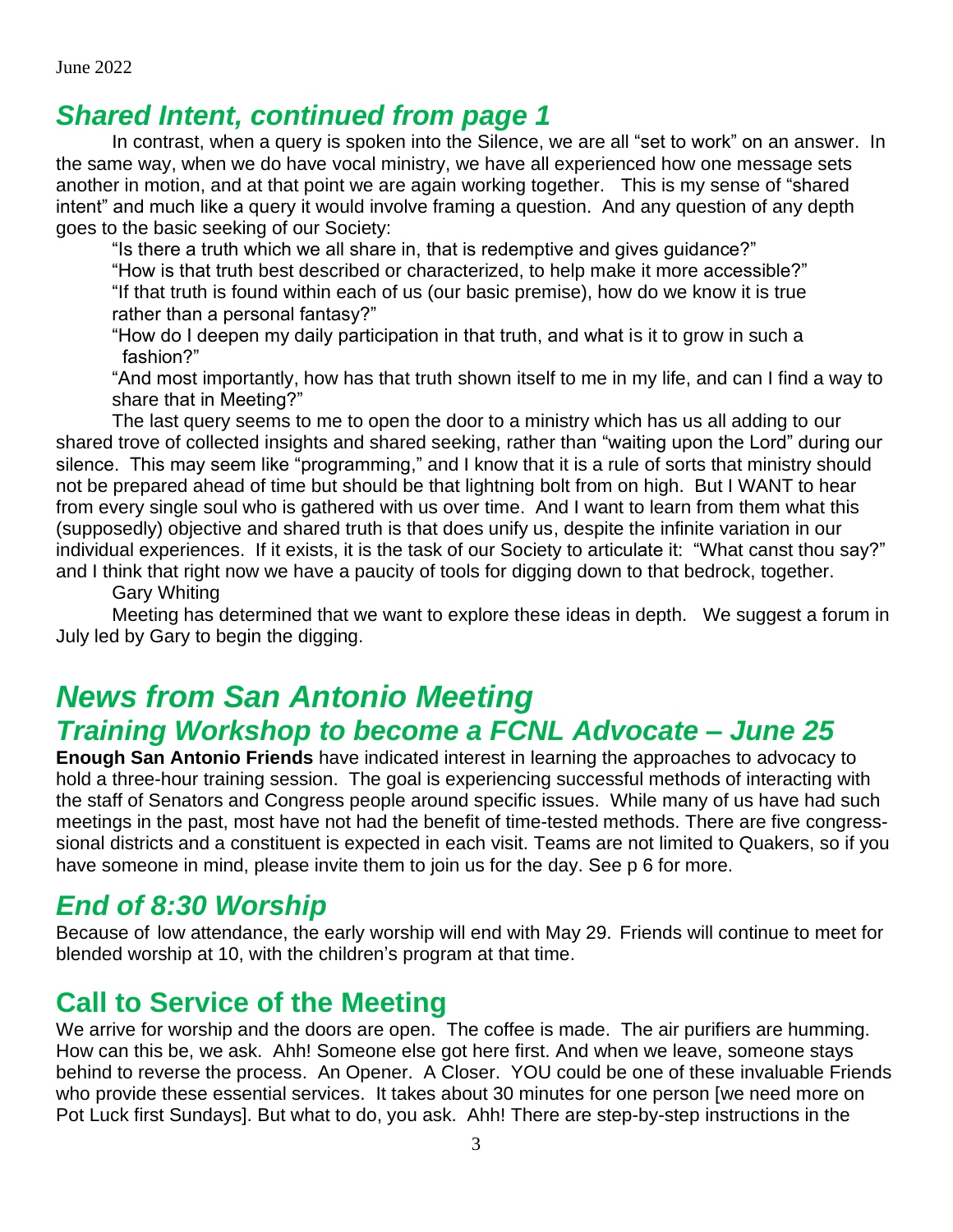Community Room. YOU can sign up for a monthly rotation and earn the undying appreciation of The Meeting. Just ask Val or Gretchen. Also needed are more people to work the technical side of worship, forums & M/B. Ask David or Jim about this. And thanks.

#### **Meeting Under Wraps**

The drywood terminate infestation will undergo Fumigation after being entirely wrapped from worship room to library. The process will take three days but will leave no residue harmful to man nor beast. The subterranean termites will be treated May 30, the whole building complex will be wrapped and fumigated from May 31 to June 2.

## *Children's Program*

A change up from soup, at the June Pot Luck the Young Friends produced a Birthday Cake big enough to feed the hungry adults. They continued to tend the raised bed now sprouting six squash plants and onions. A friendly neighbor who walks his dogs here volunteered to water the plants during the week. Also James Mize. Hope is the theme for June.

## **More Quaker Jargon Revealed**



Who put the Quake in Quakers? It is said that George Fox and the early Friends of Truth were so moved by the Spirit that their whole bodies would shake. The name Quakers was not a friendly gesture. But we embraced it. We are supposed to enter the time of worship [wherever it might be] with no intent to speak, *give vocal ministry*, or not to speak. We are supposed to come with *expectant waiting* to see if we are *moved by the Spirit.* When a deep hush falls on everyone, it is said to be a *covered or gathered meeting.* There are many kinds of ministry, and speaking in worship is just one. Caring for others and for nature can be a ministry, visiting other Meetings is known as *traveling in the ministry,* and there is the *ministry of soup .* [G. Haynes]

## **Newsletter Process**

Our monthly communication grows out the events past and future of interest to Friends. And Friends send items and pictures to include. The more of each the merrier we are. The preferred deadline is usually the last Thursday of the month. If you have something later than that, please let us know and we'll reserve a space for you. <newsletter@saquakers.org> It takes a village to make a community.

## *Meet the Meeting*

#### **Emme Lopez and Jet**

Emme Lopez and her family originally came to San Antonio in 2000. Her husband, Andy, was with the army medical corps and they returned about 8 years ago. Andy has since separated from the corps, but the family really enjoys the city and decided to stay here. Her sons are Joseph [Jet] and Jameson, both in public school.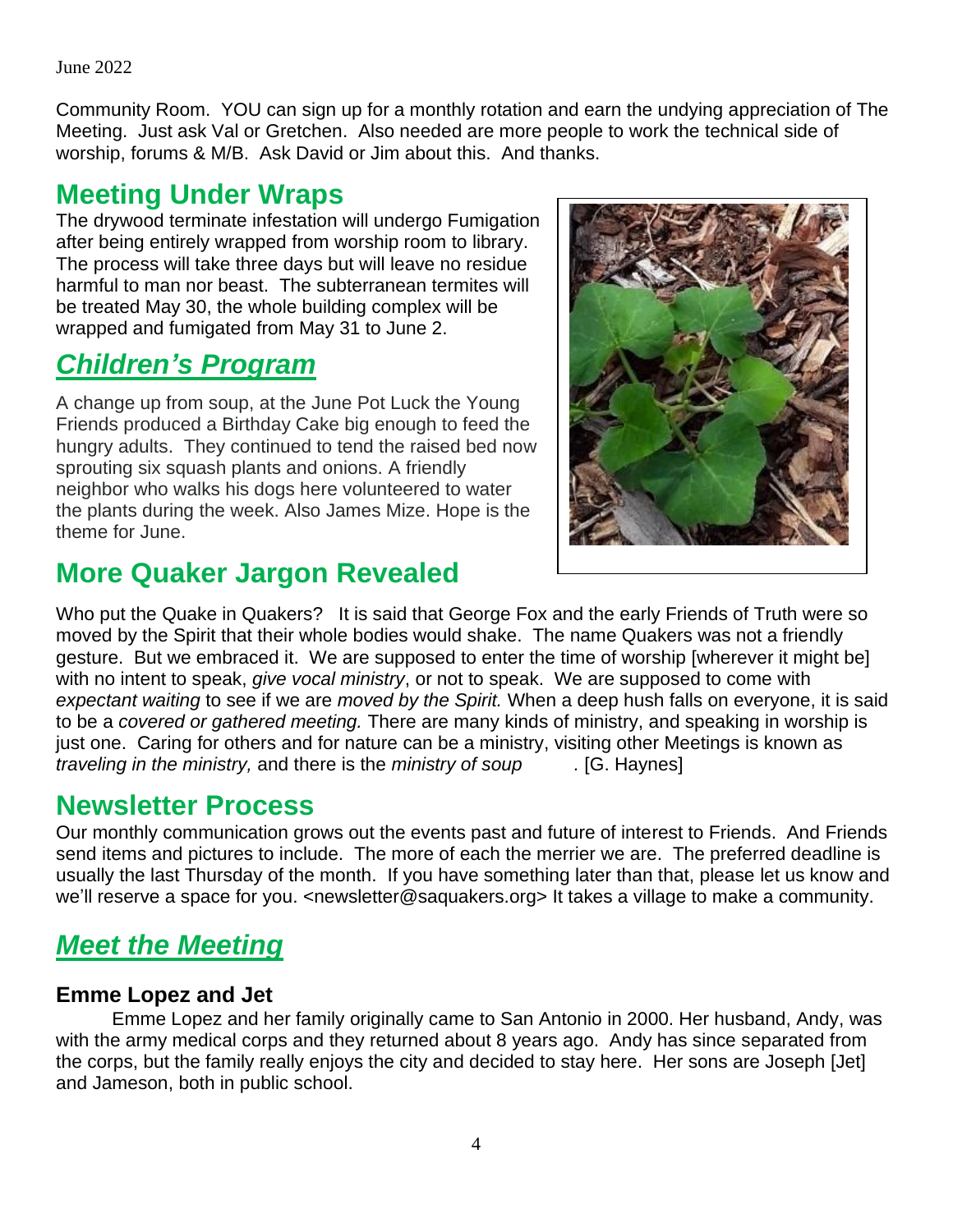As an Academic Medical Librarian, Emme is liaison with the U.T. School of Nursing to find the best sources of medical information to assist in clinical decision making. She also teaches the process of finding such references. Since the Covid outbreak, she has worked from home all but one day a week. This worked very well for the students as well, no one had to drive to campus and she was able to meet with students outside of regular office hours.

Emme was looking for a youth program for Jet that presented a moral and ethical framework. She stumbled onto Friends and saw the reinforcement of these values. She read up on Quakers and became comfortable with the principles. She found the Meeting a good place to be, staying quiet and waiting together. Jet enjoys the other children, calling them "his club." He is a kind person, very active and exploring. He does not have living grandparents, so getting to know older people has become an important side benefit. He can learn by seeing how others work through issues. He turned 7 in May, but explained "I've been 7 for years."

#### **Serendipity, again**

#### **Hannah Evans**

In a similar life move, Hannah also came to San Antonio to be with her fiancé who is training to be a physicians' assistant with the U S Army. Prior to 2021, they were at Fort Hood. Before that, the pattern is broken as she was with FCNL in Washington, D C for 6 years working in the Immigration program. On arriving here, Hannah started in the international education program at UTSA, which continued until last week when she switched to being a paralegal with employment-based immigration law firm.

Hannah and her fiancé, David, are planning a wedding on New Year's Eve at a state park in Tennessee, near where her father grew up. David has family from another part of the state and Hannah has relatives in nearby Pennsylvania, so this will be a two-family reunion as well.

Quakers have been Hannah's life for a long time; she grew up in Baltimore Yearly Meeting and attended Westtown, a Friends boarding school. For many years she was active in both the Westtown School and BYM summer camps where she focused on the Ropes Course and hiking with 8 to 14-year-olds. So it was a natural connection to the FMSA children's program.

Hannah is exploring the Testimonies with our children and building their sense of community within the meeting and with each other. She finds it helpful to be flexible to their spirit and she gains new perspectives on many issues from listening to the children.

## *June Forum*

#### *June 19* **Friends challenge the economic underpinnings of fossil fuel extraction and sale**

I'm fired up! This week I canceled my United Airlines card from Chase Bank that gives me free miles for later travel. It seems like a small thing to give up, and I told the person who asked me why I was giving it up my reasons which are Chase is one of the largest investors in fossil fuel among US banks. I had read before that someone was promoting a campaign against those Banks, and I wanted to join it. Val Liveoak

## *Wider Quaker World*

## **Friends Committee on National Legislation**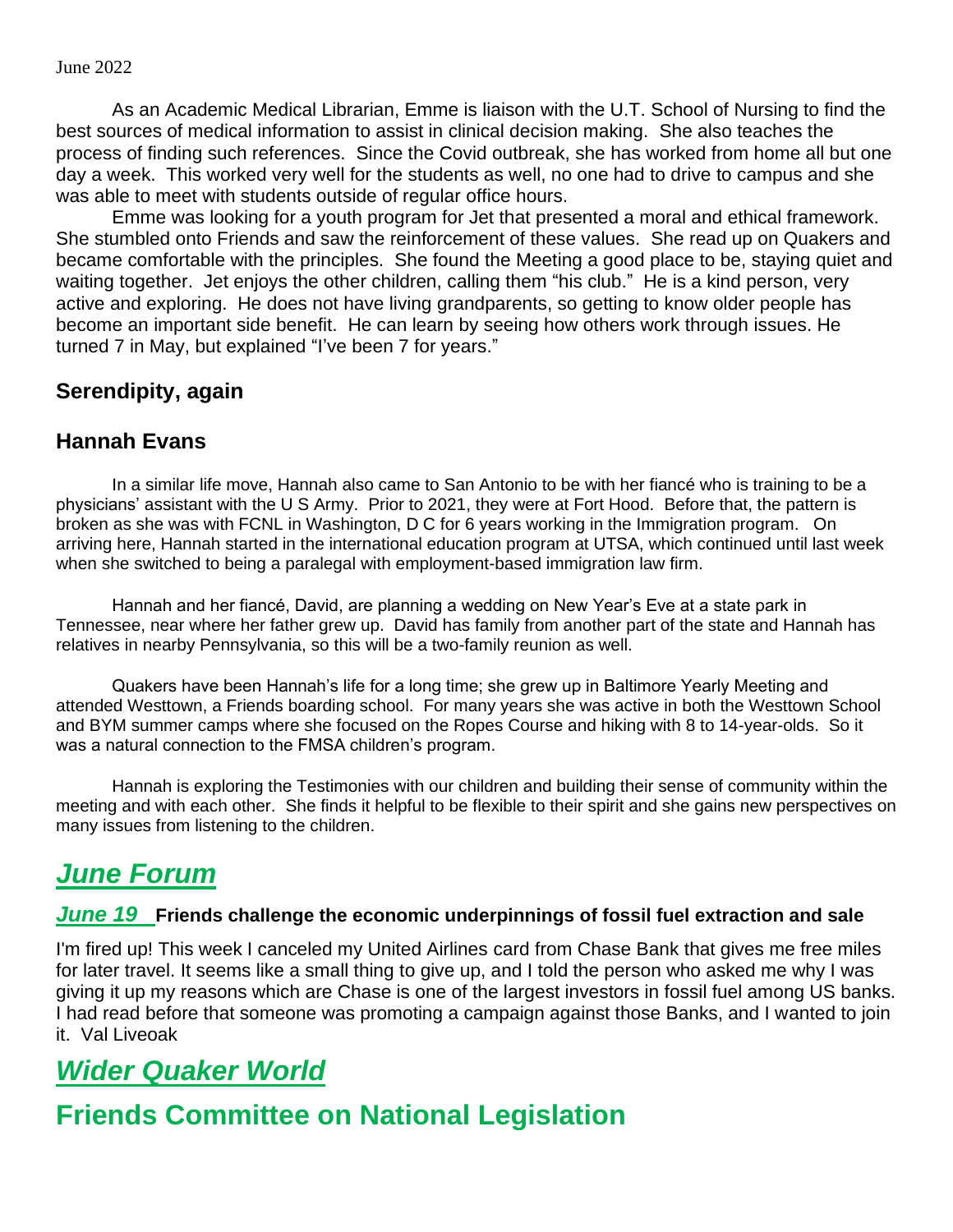#### **Advocacy Teams**

Quakers have worked to bring the Kingdom of God to earth since their beginnings some 370 years ago. That work included petitioning, or lobbying, the government for better conditions in prisons, hospitals, abolition of slavery, women's rights, and more. In this country, out of this work there was a felt need, a calling perhaps, for more consistent and focused effort afforded by an organization, an institution. Thus, Friends Committee on National Legislation began operating in 1943, making it the oldest, and arguably the most persistent, religious lobby in Washington DC.

To the work of the professional lobbyists, for many decades, FCNL supported Quakers across the country in their individual lobbying with analysis papers, weekly letter writing updates and more. There's the internet and information readily available at one's convenience. As useful as this grassroots lobbying was, staff realized that adding a somewhat more organized approach could be productive. So the Advocacy Team program was started about seven years ago.

The goals are for Team members to build an ongoing relationship with members of Congress, work with media such as letters to the editor, and foster a network of advocates in the community - non-Quakers welcome! - to support the legislators towards becoming champions for peace and justice. There are 125 Advocacy Teams in 44 states totaling over 1500 participants. There are currently three teams in Texas: Austin, Houston and Waco.

#### **Quakers and Cultural Assimilation**

"Native organizations are not asking us to judge our Quaker ancestors. They are asking, 'Who are Friends today? Knowing what we know now, will Quakers join us in honest dialogue? Will they acknowledge the harm that was done? Will they seek ways to contribute toward healing processes that are desperately needed in Native communities?'" - Paula Palmer, Friends Journal

It is long overdue for our country to acknowledge the trauma inflicted by Indian Boarding Schools in the 19th and early 20th centuries. Christian churches often collaborated with the government to create hundreds of these schools around the country with the goal of assimilating Native children into white society. Quakers were among the religious bodies that ran these boarding schools, causing unspeakable harm to Native children and communities.

Today, Congress can pass legislation that would begin to seek truth and healing for the Native communities that are still affected by this trauma. Friends today are working with tribal nations to advance this congressional effort to formally investigate boarding school policy and develop recommendations for future action.

Act Now! Urge your members of Congress to support and co-sponsor the Truth and Healing Commission on Indian Boarding School Policies in the United States Act (S. 2907/H.R. 5444). Send an email here: <https://fcnl.quorum.us/campaign/35660/>

#### **More Letter writing**

Big news: Thanks to the work of advocates like you, Congress voted to extend a program compensating nuclear testing victims. This two-year extension is an important first step to preserving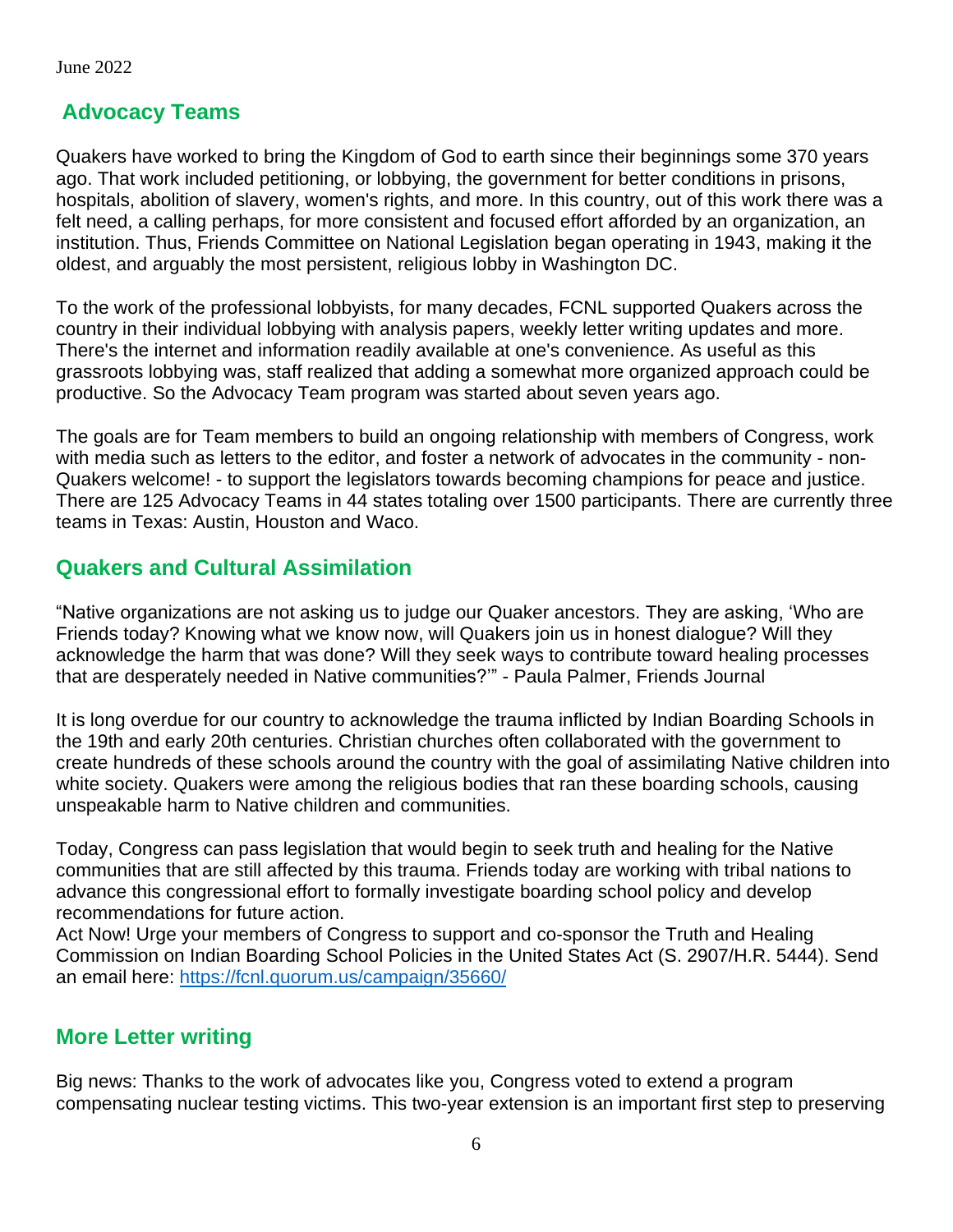and expanding the Radiation Exposure Compensation Act (RECA), which was set to expire in a matter of months.

But our work is not done. While Congress has agreed to provide restitution for some victims of nuclear testing and uranium mining, many others remain unjustly excluded. Urge your representative to support nuclear testing survivors and expand RECA now.

The RECA Amendments of 2021 (H.R. 5338) would extend this lifeline program for 19 years and add eligibility for communities harmed by nuclear fallout in New Mexico, Idaho, Montana, Colorado, Guam, Utah, Nevada, and Arizona.

U.S. nuclear weapons testing is estimated to have caused tens of thousands of cases of thyroid cancer alone. The human cost of testing has been especially devastating for women and Indigenous peoples. Victims of nuclear testing and uranium mining are still here and deserve restitution and recognition. Tell Congress to deliver justice for the communities whose lives and health were sacrificed to build and test these horrific weapons. The email link is here: <https://fcnl.quorum.us/campaign/36985/>

## **Friends General Conference Gathering**

The 2022 Gathering will be held online July 3<sup>rd</sup> through 9<sup>th</sup>. At a virtual Gathering, you can choose how much of the conference to attend. When you register, you will select one of the event packages, and "pay as led." During the Gathering, you will only have access to the events in the package that you registered for. See the website for details and to register.

Here is a sampling of the daily workshops. See the website for the complete list.

#### [Climate Change Journey: Awakening to Hope](https://www.fgcquaker.org/fgcworkshops/climate-change-journey-awakening-to-hope/)

Our workshop will journey through the science, impacts, and causes of climate change to hope for addressing it. Slides will present information and prompt discussion. Queries will invite reflection. Past workshop participants ranged from Friends with basic questions to some who have taught climate change. All are welcome! **Leaders:** Emily Northrop

#### [Finding Your Purpose](https://www.fgcquaker.org/fgcworkshops/finding-your-purpose-encouraging-way-to-open-2/) – Encouraging Way to Open

Using reflection, journaling, exercises and small & large group discussion we will work together to discover our individual "purpose". For anyone feeling stuck, anticipating or going through a period of transition, or just wanting to encourage way to open to a new leg of your journey. **Leaders:** Chiyo Moriuchi

#### Forgiveness [as a Spiritual](https://www.fgcquaker.org/fgcworkshops/forgiveness-as-a-spiritual-practice/) Practice

Anger, fear, grief, and pain hinder us from feeling connected with the Spirit and our own healing energies. Transformation occurs when we practice forgiveness, opening to a more peaceful way of being with self and others. This workshop focuses on tools and techniques for doing forgiveness work, not on therapy. **Leaders:** Sue Regen, Lu and Kenn Harper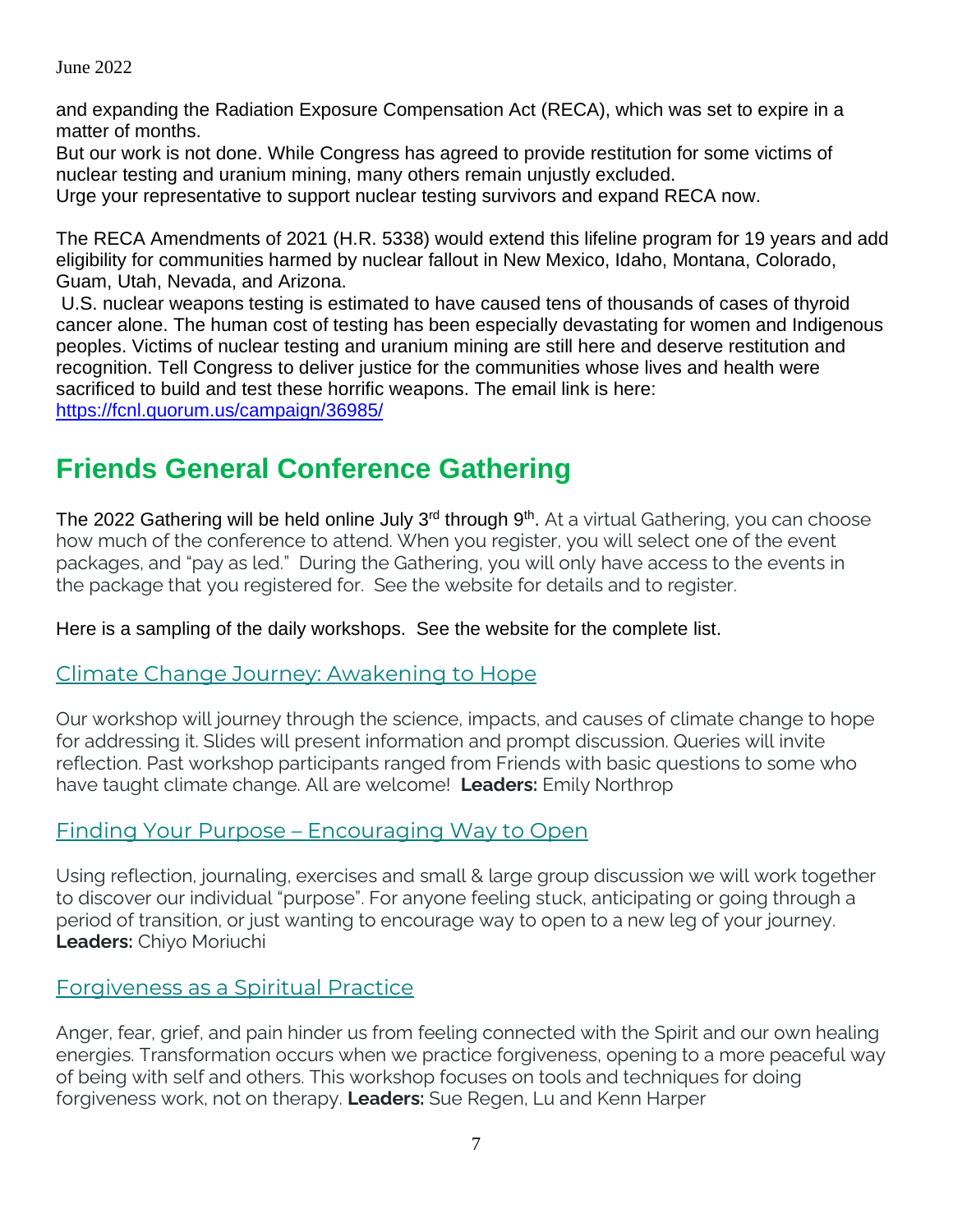#### [Spiritual Companion Groups](https://www.fgcquaker.org/fgcworkshops/spiritual-companion-groups/)

Spiritual Companion Groups help us discover or revitalize the essence of Quaker practice: why we are Friends and how we embody Quaker faith and practice in daily life. Because Quaker practice is both individual and communal, our faith and meetings are strengthened when we practice with companions. **Leaders:** Nadine Hoover, Joann Neuroth

#### The [Three A's of Anti](https://www.fgcquaker.org/fgcworkshops/the-three-as-of-anti-racism/)-Racism

Awareness, Action, Accountability. Feel stuck or spiritually frustrated by anti-racism work? Don't know where to start or what to do next? We'll move along the path toward accountability using discussion, instruction, meditation, self-care activities, and journaling. Together we'll each develop a travelogue …and follow me to a more just society. **Leaders:** Melissa Preast, Ellie Troutman, and Abby Zukowski

**[Nontheism](https://www.fgcquaker.org/fgcworkshops/nontheism-among-friends/) [Among](https://www.fgcquaker.org/fgcworkshops/nontheism-among-friends/)  [Friends](https://www.fgcquaker.org/fgcworkshops/nontheism-among-friends/)**

We will use activities and discussion to explore Quaker

life not centered on belief in God. What is spirituality for nontheist Friends? What are our challenges? How can all Friends grow from theological diversity within Quakerism? All seekers will find a safe space to celebrate and deepen their spiritual lives. **Leaders:** Robin Mallison Alpern

## **Pendle Hill Offerings**



 $\bullet$ 

 $\bullet$ 

Claiming Our Collective Power: Social Witness Among Friends

**Wednesday speaker series June 1, 15, & 22, 2022 culminating in a weekend workshop Friday, June 24 - Sunday, June 26, 2022**

 An online collaboration between Woodbrooke Quaker Study Centre UK & Pendle Hill USA

Wednesdays, June 1, 15, & 22, ~ 1:00pm-2:30pm EST

8